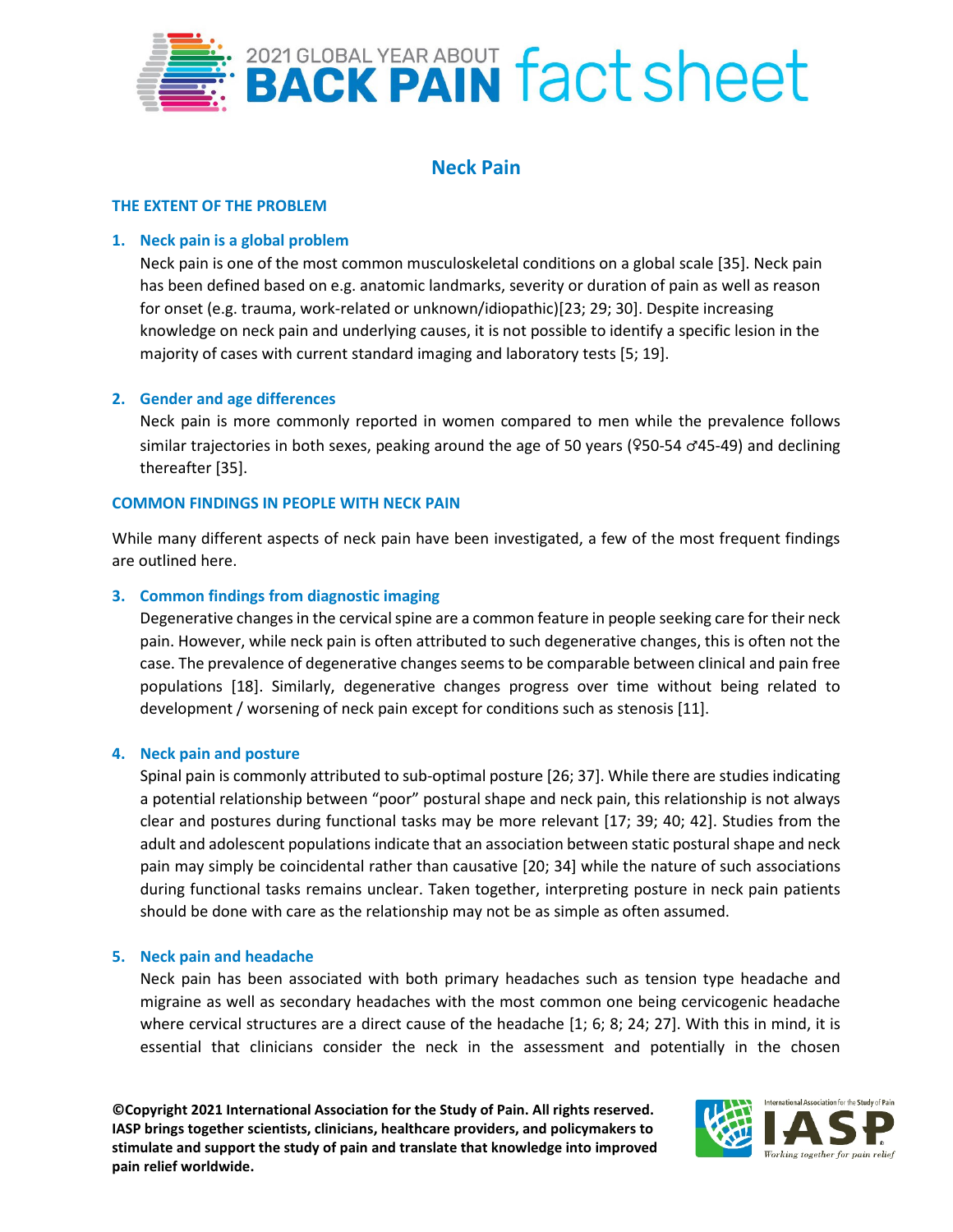management strategies, depending on the type of headache and whether the neck pain is related to cervical musculoskeletal dysfunction [24].

## **6. Neck pain alters control of muscles**

A common feature of neck pain is altered neck and axioscapular muscle function [7; 9; 14], and to varied extents, impaired kinesthetic sense [12; 38], reduced movement variability and increased trunk stiffness [2; 15].

# **7. Neck pain and pain sensitivity**

Widespread hypersensitivity is not often seen in idiopathic neck pain but can be a feature in whiplashrelated neck pain [9; 10; 36]. In cases where widespread hypersensitivity is observed, facilitated central pain mechanisms are suggested to underlie such findings [9; 10; 36].

# **8. Neck pain, thoughts, beliefs and sleeps disturbances**

Like other painful spinal conditions, unhelpful thoughts, negative emotion and problems with sleeping can be related with persistent neck pain and if present, these should be considered in the management strategy [28; 32].

### **MANAGEMENT OF NECK PAIN**

Many different management strategies exist for neck pain and no single modality can address all issues. Instead, a multimodal patient-centered approach is recommended where modalities such as exercise and manual therapy can be used in addition to a thorough patient-specific explanation (including possible underlying reasons for the condition and potential work practice and self-management strategies).

### **9. Neck pain and exercise**

Exercise is useful in the rehabilitation of neck pain, where both neck specific and more general exercises have shown effective for reducing pain and disability and restoring muscle function[4; 13; 21]. Although most studies find a beneficial effect of exercise, there is currently no consensus on the appropriate dosage [41]. When choosing a management strategy for neck pain patients there are many factors to consider. It is important to address the specific issue at hand as different exercise interventions target different impairments. Some exercises may for instance, be better at increasing strength or endurance of neck muscles while others may be better suited for improving motor control or cervical kinesthetic sense [4; 31]. Moreover, it is important that the intervention of choice is patient-centered and, when possible accommodates both patient and clinician preferences [3; 25]. Taken together, an individualized exercise approach is believed to provide better outcome compared to a standardized exercise approach [16].

### **10. Neck pain and manual therapy**

Manual treatment can be useful as part of a multimodal approach for managing neck pain and has been proven effective with regards to pain and disability [22]. When adding manual therapy to the management strategy, it should account for patient and clinician preferences and must be aligned with contemporary knowledge of the pain system [33].

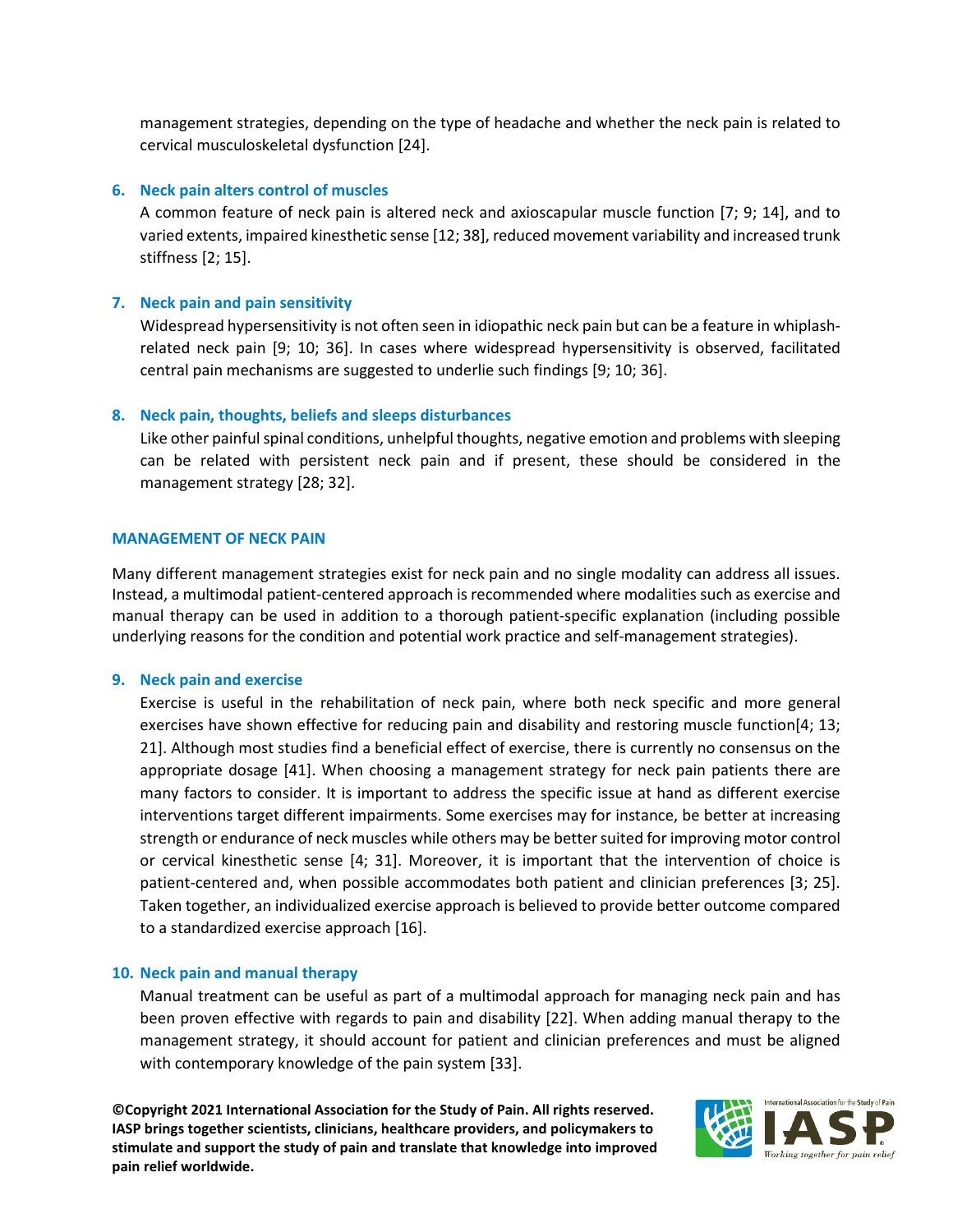#### **REFERENCES**

[1] Headache Classification Committee of the International Headache Society (IHS) The International Classification of Headache Disorders, 3rd edition. Cephalalgia 2018;38(1):1-211.

[2] Alsultan F, De Nunzio AM, Rushton A, Heneghan NR, Falla D. Variability of neck and trunk movement during single- and dualtask gait in people with chronic neck pain. Clinical Biomechanics 2020;72:31-36.

[3] Blanpied PR, Gross AR, Elliott JM, Devaney LL, Clewley D, Walton DM, Sparks C, Robertson EK. Neck Pain: Revision 2017. Journal of Orthopaedic & Sports Physical Therapy 2017;47(7):A1-A83.

[4] Blomgren J, Strandell E, Jull G, Vikman I, Roijezon U. Effects of deep cervical flexor training on impaired physiological functions associated with chronic neck pain: a systematic review. BMC musculoskeletal disorders 2018;19(1):415.

[5] Bogduk N. The anatomy and pathophysiology of neck pain. Phys Med Rehabil Clin N Am 2011;22(3):367-382, vii. [6] Bogduk N, Govind J. Cervicogenic headache: an assessment of the evidence on clinical diagnosis, invasive tests, and treatment. Lancet Neurol 2009;8(10):959-968.

[7] Castelein B, Cools A, Parlevliet T, Cagnie B. Are chronic neck pain, scapular dyskinesis and altered scapulothoracic muscle activity interrelated?: A case-control study with surface and fine-wire EMG. J Electromyogr Kinesiol 2016;31:136-143. [8] Castien R, De Hertogh W. A Neuroscience Perspective of Physical Treatment of Headache and Neck Pain. Front Neurol 2019;10:276-276.

[9] Christensen SW, Hirata RP, Graven-Nielsen T. Altered pain sensitivity and axioscapular muscle activity in neck pain patients compared with healthy controls. Eur J Pain 2017.

[10] Coppieters I, De Pauw R, Kregel J, Malfliet A, Goubert D, Lenoir D, Cagnie B, Meeus M. Differences Between Women With Traumatic and Idiopathic Chronic Neck Pain and Women Without Neck Pain: Interrelationships Among Disability, Cognitive Deficits, and Central Sensitization. Phys Ther 2017;97(3):338-353.

[11] Daimon K, Fujiwara H, Nishiwaki Y, Okada E, Nojiri K, Watanabe M, Katoh H, Shimizu K, Ishihama H, Fujita N, Tsuji T, Nakamura M, Matsumoto M, Watanabe K. A 20-Year Prospective Longitudinal Study of Degeneration of the Cervical Spine in a Volunteer Cohort Assessed Using MRI. The Journal of Bone and Joint Surgery 2018;100(10):843-849.

[12] de Vries J, Ischebeck BK, Voogt LP, van der Geest JN, Janssen M, Frens MA, Kleinrensink GJ. Joint position sense error in people with neck pain: A systematic review. Man Ther 2015;20(6):736-744.

[13] de Zoete RM, Armfield NR, McAuley JH, Chen K, Sterling M. Comparative effectiveness of physical exercise interventions for chronic non-specific neck pain: a systematic review with network meta-analysis of 40 randomised controlled trials. Br J Sports Med 2020.

[14] Falla D. Unravelling the complexity of muscle impairment in chronic neck pain. Man Ther 2004;9(3):125-133. [15] Falla D, Gizzi L, Parsa H, Dieterich A, Petzke F. People With Chronic Neck Pain Walk With a Stiffer Spine. The Journal of orthopaedic and sports physical therapy 2017;47(4):268-277.

[16] Falla D, Hodges PW. Individualized Exercise Interventions for Spinal Pain. Exerc Sport Sci Rev 2017;45(2):105-115. [17] Falla D, Jull G, Russell T, Vicenzino B, Hodges P. Effect of neck exercise on sitting posture in patients with chronic neck pain. Phys Ther 2007;87(4):408-417.

[18] Farrell SF, Smith AD, Hancock MJ, Webb AL, Sterling M. Cervical spine findings on MRI in people with neck pain compared with pain-free controls: A systematic review and meta-analysis. J Magn Reson Imaging 2019;49(6):1638-1654.

[19] Ferrari R, Russell AS. Regional musculoskeletal conditions: neck pain. Best Pract Res Clin Rheumatol 2003;17(1):57-70. [20] Grob D, Frauenfelder H, Mannion AF. The association between cervical spine curvature and neck pain. Eur Spine J 2007;16(5):669-678.

[21] Gross A, Kay TM, Paquin JP, Blanchette S, Lalonde P, Christie T, Dupont G, Graham N, Burnie SJ, Gelley G, Goldsmith CH, Forget M, Hoving JL, Bronfort G, Santaguida PL, Cervical Overview G. Exercises for mechanical neck disorders. Cochrane Database Syst Rev 2015;1:CD004250.

[22] Gross A, Langevin P, Burnie SJ, Bedard-Brochu MS, Empey B, Dugas E, Faber-Dobrescu M, Andres C, Graham N, Goldsmith CH, Bronfort G, Hoving JL, LeBlanc F. Manipulation and mobilisation for neck pain contrasted against an inactive control or another active treatment. Cochrane Database Syst Rev 2015;9(9):CD004249.

[23] Guzman J, Hurwitz EL, Carroll LJ, Haldeman S, Côté P, Carragee EJ, Peloso PM, van der Velde G, Holm LW, Hogg-Johnson S, Nordin M, Cassidy JD. A New Conceptual Model of Neck Pain: Linking Onset, Course, and Care: The Bone and Joint Decade 2000–2010 Task Force on Neck Pain and Its Associated Disorders. European Spine Journal 2008;17(Suppl 1):14-23. [24] Jull G, Hall T. Cervical musculoskeletal dysfunction in headache: How should it be defined? Musculoskeletal Science and Practice 2018;38:148-150.

[25] Kjaer P, Kongsted A, Hartvigsen J, Isenberg-Jørgensen A, Schiøttz-Christensen B, Søborg B, Krog C, Møller CM, Halling CMB, Lauridsen HH, Hansen IR, Nørregaard J, Jørgensen KJ, Hansen LV, Jakobsen M, Jensen MB, Melbye M, Duel P, Christensen SW, Povlsen TM. National clinical guidelines for non-surgical treatment of patients with recent onset neck pain or cervical

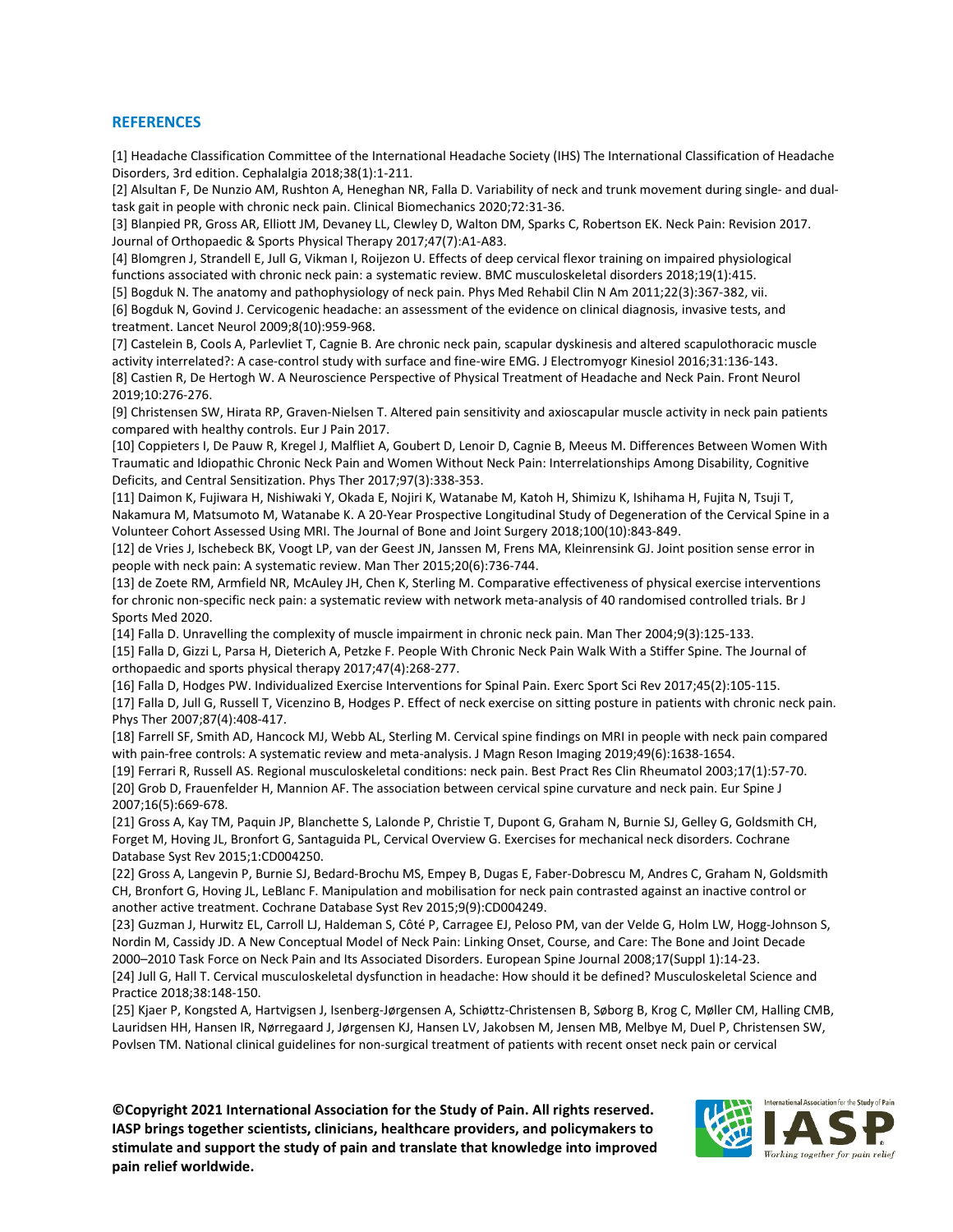radiculopathy. European spine journal : official publication of the European Spine Society, the European Spinal Deformity Society, and the European Section of the Cervical Spine Research Society 2017;26(9):2242-2257.

[26] Korakakis V, O'Sullivan K, O'Sullivan PB, Evagelinou V, Sotiralis Y, Sideris A, Sakellariou K, Karanasios S, Giakas G. Physiotherapist perceptions of optimal sitting and standing posture. Musculoskelet Sci Pract 2019;39:24-31.

[27] Liang Z, Galea O, Thomas L, Jull G, Treleaven J. Cervical musculoskeletal impairments in migraine and tension type headache: A systematic review and meta-analysis. Musculoskelet Sci Pract 2019;42:67-83.

[28] Liu F, Fang T, Zhou F, Zhao M, Chen M, You J, Jin Y, Xie J, Liu Z. Association of Depression/Anxiety Symptoms with Neck Pain: A Systematic Review and Meta-Analysis of Literature in China. Pain Res Manag 2018;2018:3259431-3259431.

[29] Merskey H, Bogduk N, International Association for the Study of Pain. Task Force on Taxonomy. Classification of chronic pain : descriptions of chronic pain syndromes and definitions of pain terms. Seattle: IASP Press, 1994.

[30] Misailidou V, Malliou P, Beneka A, Karagiannidis A, Godolias G. Assessment of patients with neck pain: a review of definitions, selection criteria, and measurement tools. J Chiropr Med 2010;9(2):49-59.

[31] O'Leary S, Jull G, Kim M, Uthaikhup S, Vicenzino B. Training mode-dependent changes in motor performance in neck pain. Arch Phys Med Rehabil 2012;93(7):1225-1233.

[32] Park SJ, Lee R, Yoon DM, Yoon KB, Kim K, Kim SH. Factors associated with increased risk for pain catastrophizing in patients with chronic neck pain: A retrospective cross-sectional study. Medicine (Baltimore) 2016;95(37):e4698-e4698.

[33] Rabey M, Hall T, Hebron C, Palsson TS, Christensen SW, Moloney N. Reconceptualising manual therapy skills in contemporary practice. Musculoskelet Sci Pract 2017;29:28-32.

[34] Richards KV, Beales DJ, Smith AJ, O'Sullivan PB, Straker LM. Neck Posture Clusters and Their Association With Biopsychosocial Factors and Neck Pain in Australian Adolescents. Phys Ther 2016;96(10):1576-1587.

[35] Safiri S, Kolahi A-A, Hoy D, Buchbinder R, Mansournia MA, Bettampadi D, Ashrafi-Asgarabad A, Almasi-Hashiani A, Smith E, Sepidarkish M, Cross M, Qorbani M, Moradi-Lakeh M, Woolf AD, March L, Collins G, Ferreira ML. Global, regional, and national burden of neck pain in the general population, 1990-2017: systematic analysis of the Global Burden of Disease Study 2017. BMJ 2020;368:m791.

[36] Scott D, Jull G, Sterling M. Widespread sensory hypersensitivity is a feature of chronic whiplash-associated disorder but not chronic idiopathic neck pain. The Clinical journal of pain 2005;21(2):175-181.

[37] Slater D, Korakakis V, O'Sullivan P, Nolan D, O'Sullivan K. "Sit Up Straight": Time to Re-evaluate. J Orthop Sports Phys Ther 2019;49(8):562-564.

[38] Stanton TR, Leake HB, Chalmers KJ, Moseley GL. Evidence of Impaired Proprioception in Chronic, Idiopathic Neck Pain: Systematic Review and Meta-Analysis. Phys Ther 2016;96(6):876-887.

[39] Szeto GP, Straker LM, O'Sullivan PB. A comparison of symptomatic and asymptomatic office workers performing monotonous keyboard work--2: neck and shoulder kinematics. Man Ther 2005;10(4):281-291.

[40] Szeto GPY, Straker L, Raine S. A field comparison of neck and shoulder postures in symptomatic and asymptomatic office workers. Appl Ergon 2002;33(1):75-84.

[41] Wilhelm MP, Donaldson M, Griswold D, Learman KE, Garcia AN, Learman SM, Cleland JA. The Effects of Exercise Dosage on Neck-Related Pain and Disability: A Systematic Review With Meta-analysis. J Orthop Sports Phys Ther 2020;50(11):607-621. [42] Yip CHT, Chiu TTW, Poon ATK. The relationship between head posture and severity and disability of patients with neck pain. Man Ther 2008;13(2):148-154.

#### **AUTHORS**

Steffan Wittrup McPhee Christensen, PhD, MPhty, B.Pt

Department of Health Science and Technology, Faculty of Medicine, Aalborg University, Aalborg, Denmark

Department of Physiotherapy, University College of Northern Denmark, Aalborg, Denmark

Gwendolen Jull, AO, PhD, MPhty, Grad Dip Manip Ther, FACP School of Health and Rehabilitation Sciences, The University of Queensland, Australia

Thorvaldur Skuli Palssona, PhD, MPhty, BSc.

Department of Health Science and Technology, Faculty of Medicine, Aalborg University, Aalborg, Denmark